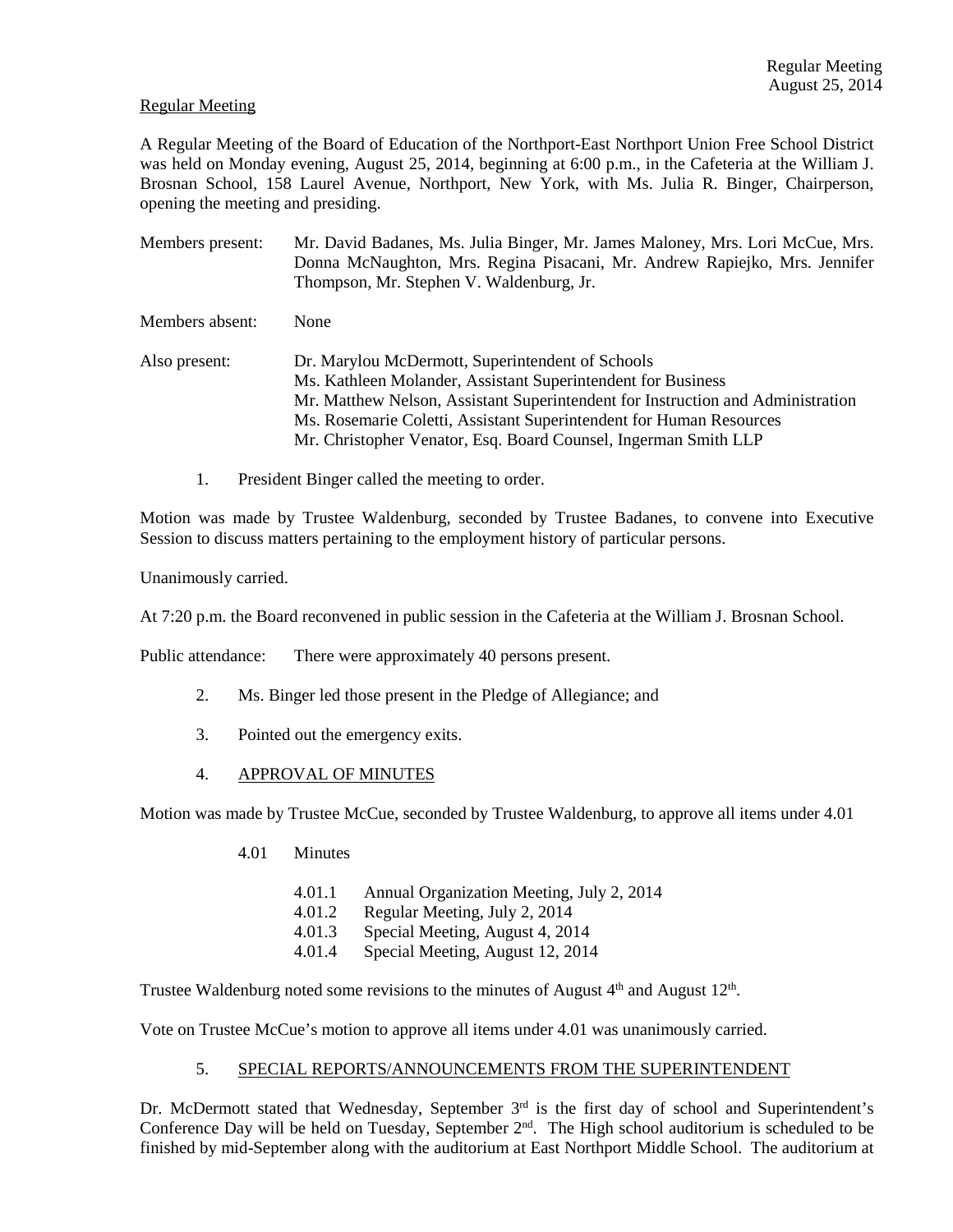Northport Middle School is scheduled to be renovated next summer.

Dr. McDermott announced that four District schools have been named Reward Schools by New York State. They are Bellerose Avenue Elementary School, Ocean Avenue Elementary School, Fifth Avenue Elementary School, and Northport High School.

Dr. McDermott stated that after consulting with Bellerose Avenue Principal Beekman, looking at the profile of the  $4<sup>th</sup>$  Grade class and hearing the concerns from parents, she is recommending that an additional 4<sup>th</sup> grade section be added to Bellerose Avenue Elementary School.

Mr. Matthew Nelson, Assistant Superintendent for Instruction and Administration, New York State testing data that was released by the state including proficiency data and growth data. Mr. Nelson stated that the data on an individual level will be helpful but the overall data is less helpful. Mr. Nelson noted that there was a lot of non-participation. Mr. Nelson stated that the data is unreliable in the aggregate.

There was a discussion regarding NWEA assessments, educating parents on the testing for encourage participation, and how intervention is determined for individual students.

President Binger stated that the District is sending out an RFP looking for firms to help in the search for a new superintendent.

 5.01 The President of the Board reviewed the upcoming Board of Education meetings scheduled for September  $8<sup>th</sup>$ , September  $22<sup>nd</sup>$ . October  $6<sup>th</sup>$  and October  $20<sup>th</sup>$ .

# 6. COMMUNICATIONS

6.01 Communications to the Board

Communications received regarding naming of high school auditorium:

- 6.01.1 E-mail from Ms. Barbara Bouchard Sposato, received July 28, 2014
- 6.01.2 E-mail from Ms. Linda Ihle, received July 28, 2014
- 6.01.3 E-mail from Mr. Jason Black, received July 28, 2014
- 6.01.4 E-mail from Mr. Bob Spampinato, received July 28, 2014
- 6.01.5 E-mail from Ms. Sue Epstein, received July 28, 2014
- 6.01.6 E-mail from Ms. Pamela Ihle, received July 28, 2014
- 6.01.7 E-mail from Ms. Rebecca Gibson, received July 28, 2014
- 6.01.8 E-mail from Rev. Mary Konopka, received July 28, 2014
- 6.01.9 E-mail from Mr. and Mrs. Manfred Schober, received July 28, 2014
- 6.01.10 E-mail from Ms. Melissa Lambros Cogliati, received July 29, 2014
- 6.01.11 E-mail from Ms. Cathy King Murray, received August 11, 2014
- 6.01.12 E-mail from Mr. Brian Diechl, received August 13, 2014
- 6.01.13 E-mail from Mr. Bruce Diechl, received August 13, 2014

Ms. Susan Epstein, Mrs. Pamela Dayton, Mr. Donald Sherman addressed the Board urging the Board to consider naming the auditorium after a man responsible for instilling the love of music in so many people in the District and community. Mrs. Dayton stated that her father was the Director of Music for 28 years and he continued his work within the community after he retired.

Trustee Badanes asked to find out if there were any legal ramifications to naming the auditorium after Mr. Krueger.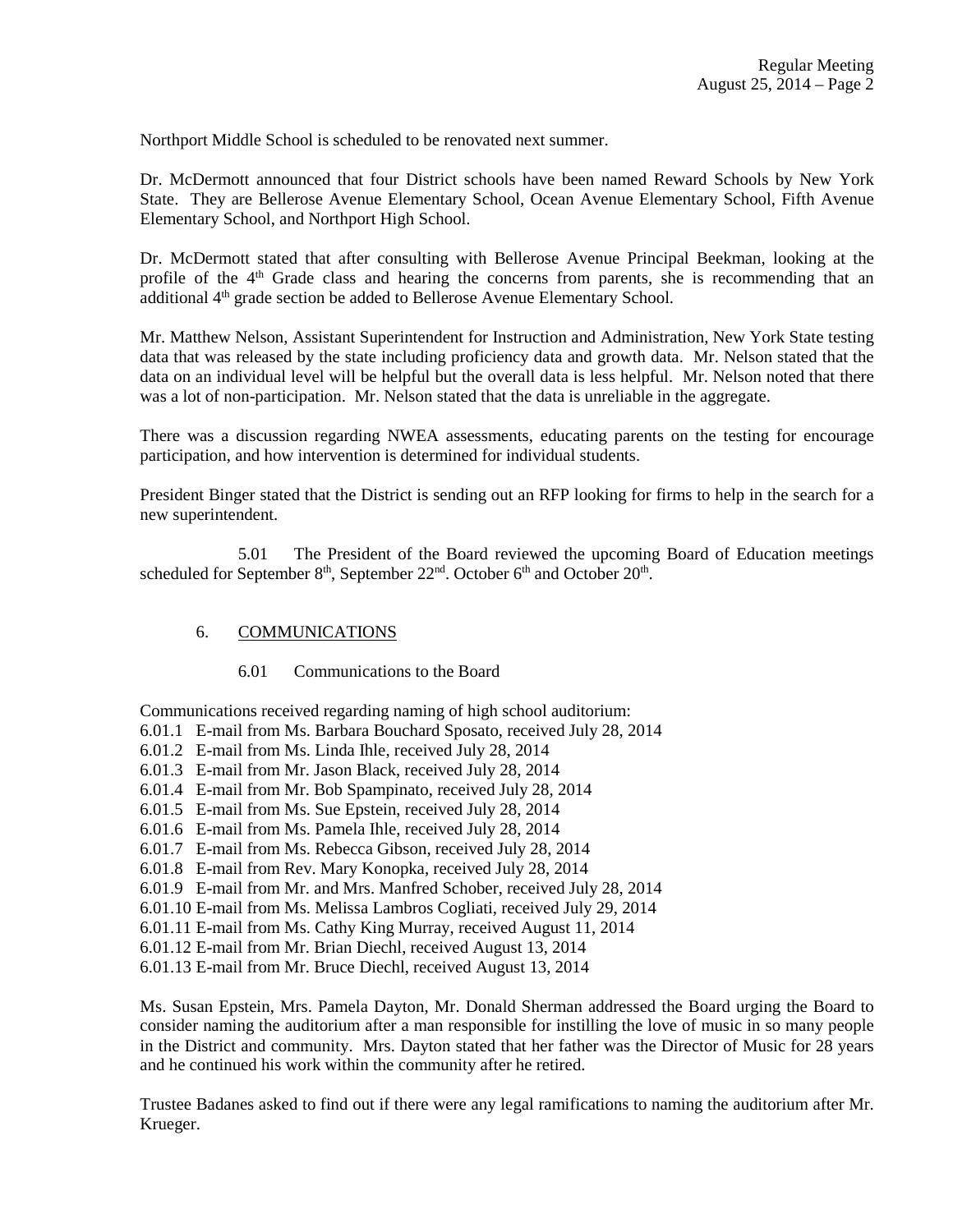Trustee McCue stated that she is in favor of this and suggested that the discussion be formally added to the next Board agenda for additional public input before the Board makes a decision.

6.01.14 E-mail from Mr. Armand D'Accordo, received July 29, 2014, re: District goals.

Mr. D'Accordo addressed the Board and stated that for the next superintendent there should be a clear statement of the goals and objectives of the District that the superintendent will achieve. Mr. D'Accordo stated that it should be a transparent process.

6.01.15 E-mail from Ms. Nicole O'Rourke, received August 5, 2014, re: Bellerose Avenue incoming  $4<sup>th</sup>$ Grade

Ms. O'Rourke thanked Dr. McDermott and the Board for listening to the parents' concerns and adding another section to the Bellerose Avenue 4<sup>th</sup> Grade.

6.01.16 Letter from Ms. Patricia Gardiner, received August 18, 2014, re: Athletic Advisory Committee

Ms. Gardiner addressed the Board and stated that she would like the Board to move ahead with her proposal for an Athletic Advisory Committee to assess all the athletic facilities to determine what upgrades are necessary.

Trustee Thompson stated that the Board needs to review its policies and determine what type of committee this is going to be. There was a discussion regarding the current Board policies on committees and what the charge of the committee would be.

Trustee Pisacani volunteered to work with Ms. Gardiner to come forward with a proposal for the athletic advisory committee.

### 7. PUBLIC PARTICIPATION

| Name                     | Comment                                                                                                                                                                                                                                                                                                    |
|--------------------------|------------------------------------------------------------------------------------------------------------------------------------------------------------------------------------------------------------------------------------------------------------------------------------------------------------|
| Rebecca Gibson           | Asked the Board to vote on the additional 4 <sup>th</sup> Grade section at Bellerose                                                                                                                                                                                                                       |
| Parent                   | <b>Avenue Elementary School</b>                                                                                                                                                                                                                                                                            |
| Liz Everitt              | Stated that she appreciated the recommendation to add another 4 <sup>th</sup> Grade                                                                                                                                                                                                                        |
| Parent                   | section at Bellerose Avenue Elementary School                                                                                                                                                                                                                                                              |
| Joseph Sabia<br>Resident | Stated that on July $27th$ he received two phone calls regarding a missing<br>Hobart mixer at the high school. Mr. Sabia called Trustee Maloney<br>regarding the mixer and asked to find out exactly what happened. Mr.<br>Sabia that there is a Board policy #6900 on the disposal of school<br>property. |

Mr. Andrew Bromm, School Lunch Director, stated that the high school has three mixers. One mixer has not been working for several years and when the other one needed repairs, the parts from the broken one were used to rebuild the mixer in need of repair.

| Danielle McQuade | Asked when the Board is going to vote on the additional $4th$ Grade section  |
|------------------|------------------------------------------------------------------------------|
| Parent           | at Bellerose Avenue Elementary School                                        |
| Carl Litt        | Stated that the Board needs to fund the capital reserve funds which are      |
| Resident         | now at bare bones. Mr. Litt stated that there are approximately \$12 to \$14 |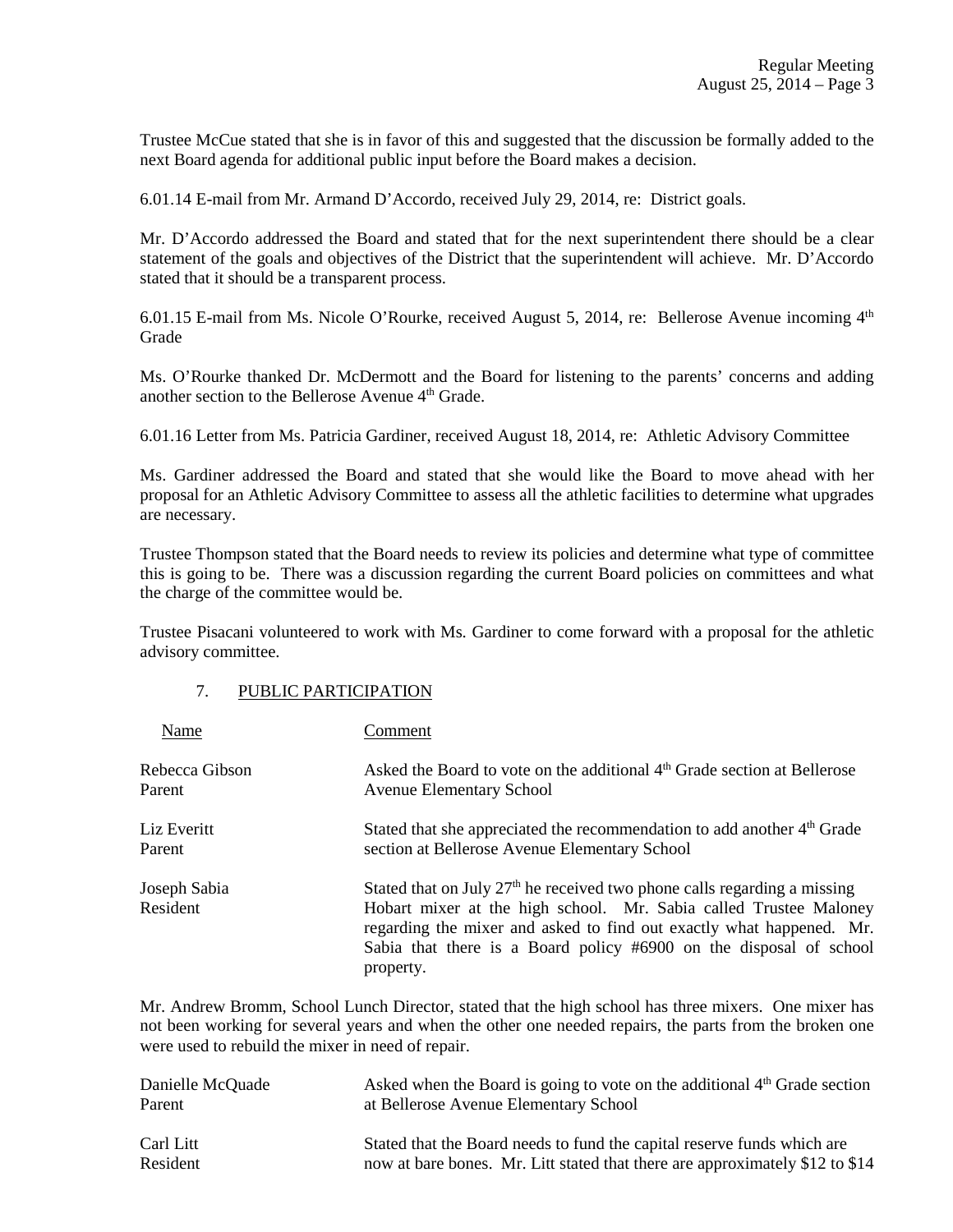million of capital projects that should be done. Mr. Litt requested that the Board direct someone on the Board or in administration to task legal for a boilerplate document RFP for the ESCO. Mr. Litt stated that the Operations and Maintenance Committee was told that they could not move forward with this until an RFP was sent out and also noted that a quarter million in savings could be reaped this winter. Mr. Litt noted that there is a health and safety concern regarding the walking paths along Middleville Road down to Rinaldo and Fox Hollow Riding to Route 25A. Mr. Litt stated that both paths are overgrown and the students cannot safely walk along them.

There was a discussion regarding funding of the capital reserves.

| David Badanes | Asked the Board to consider an amendment to policy to recognize |
|---------------|-----------------------------------------------------------------|
| Trustee       | students in the top $1\%$ , 5% etc.                             |

Motion was made by Trustee Waldenburg, seconded by Trustee Thompson, to approve all items under 8.

### 8. SUPERINTENDENT'S REPORT, GENERAL - FOR BOARD ACTION

 8.01 Personnel Actions Report, dated August 25, 2014, attached and made part of the official minutes.

Trustee Waldenburg announced the retirement of Ann Dentrone from Norwood Avenue Elementary School after twenty-eight years of service.

- 8.02 Schedule J Committee on Special Education
- 8.03 Receiving for a first reading the following textbooks:

 8.03.1 College Algebra, 3rd Corrected Edition, Stitz and Zeager, Open Source, College Prep Advanced Algebra, Grade 12

 8.03.2 College Trigonometry, 3rd Corrected Edition, Stitz and Zeager, Open Source, College Prep Advanced Algebra, Grade 12

- 8.04 Receiving as a second reading and adopting revisions to the following policy:
	- 8.04.1 Policy #4710 "Middle and High School Reporting Policy"

Trustee Waldenburg recommended changes to the rank-in-class section regarding cohorts before and after September 2014.

Vote on Trustee Waldenburg's motion to approve all items under 8.0 with recommended changes to 8.04.1 was unanimously carried.

Motion was made by Trustee Waldenburg, seconded by Trustee Maloney, to approve all items under 9.0.

- 9. SUPERINTENDENT'S REPORT, FINANCIAL FOR BOARD ACTION
	- 9.01 Taking specified action on the following BIDS:

 TRANSPORTATION: 9.01.1 AWARD: Transportation for District Students with Disabilities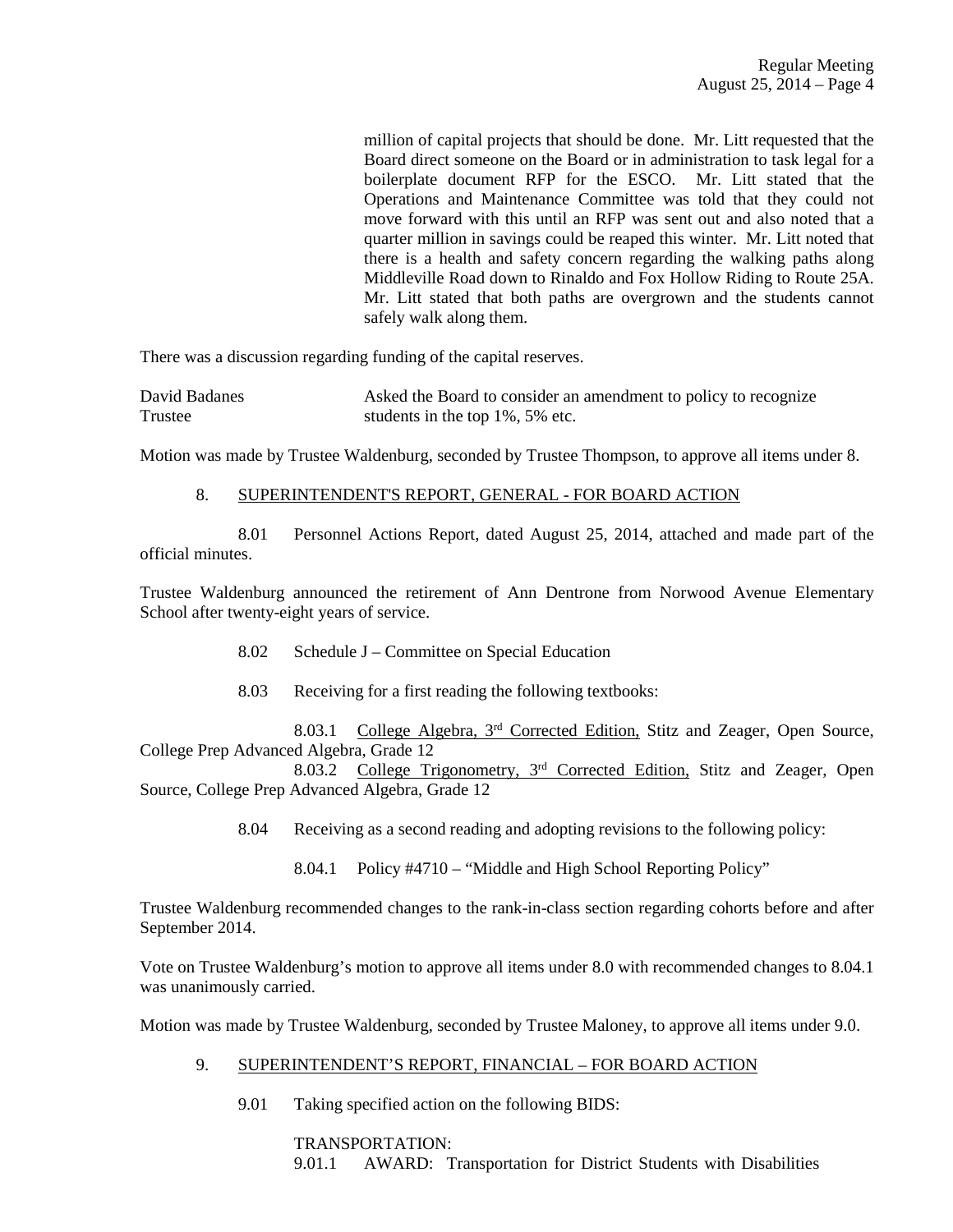and District Students Attending Out-of-District Schools

 SCHOOL LUNCH: 9.01.2 AWARD: Bagels

 9.02 Declaring the attached list of software materials and textbooks, no longer in use by students, as surplus and approving disposal in accordance with Board Policy

 9.02.1 Master Guru Grade 4 (32 cd's), Master Guru Grade 5 (32 cd's), Master Guru Grade 3 (32 cd's)<br>9.02.2

Gantert, Ann X., Geometry. New York: Amsco School Publications, 2007

 9.03 Approving Nassau-Suffolk School Board Association, Inc. 2014-2015 Annual Membership dues in the amount of \$3,825.00

9.04 Approving the following donations to the District:

 9.04.1 \$50.00 from Ellen and John Mertens to the David A. Trachtenberg Memorial Scholarship

 9.04.2 \$25.00 from Mr. Jon Gregurich to the Michael Kauffman Memorial Scholarship

 9.04.3 Photographic equipment (one Cannon EOS ELAN II 28.80 MM Ultrasonic Zoom Camera, one 75-300Cannon Ultrasonic Zoom lens, one Camera bag with instructions for camera and lenses, one Tiffen 58 MM Sky 1-A filter, one 58 MM Polarizing filter, one 58 MM UV filter, one Hollywood heavy duty tripod) from Mr. James Zima to the Northport High School Visual Arts Department, value estimated by the donor to be approximately \$1,250.00

 9.05 Authorizing the Board President to execute an Agreement between the Board of Education of the Northport-East Northport Union Free School District and Youth Directions and Alternatives C.Y.A., Inc. in the amount of \$32,000 for the 2014-2015 school year (\$4,000.00 for general services as stated in the contract, and \$28,000.00 for the employment of a full time street worker/youth worker)

 9.06 Approving a 2014-2015 Agreement between the Northport-East Northport Union Free School District and the Henry Viscardi School

 9.07 Approving an Agreement between the Northport-East Northport Union Free School District and Deborah Seltzer

 9.08 Approving a 2014-2015 Agreement between the Northport-East Northport Union Free School District and Ferncliff Manor

 9.09 Approving a 2014-2015 Agreement between the Northport-East Northport Union Free School District and Homecare Therapies d/b/a Horizon Healthcare Staffing

 9.10 Approving a Business Associate Agreement between the Northport-East Northport Union Free School District and Homecare Therapies d/b/a/ Horizon Healthcare Staffing

 9.11 Approving a 2014-2015 Agreement between the Northport-East Northport Union Free School District and The Long Island Home d/b/a/ South Oaks Hospital

 9.12 Approving a 2014-2015 Agreement between the Northport-East Northport Union Free School District and Islip Tutoring Services, Inc.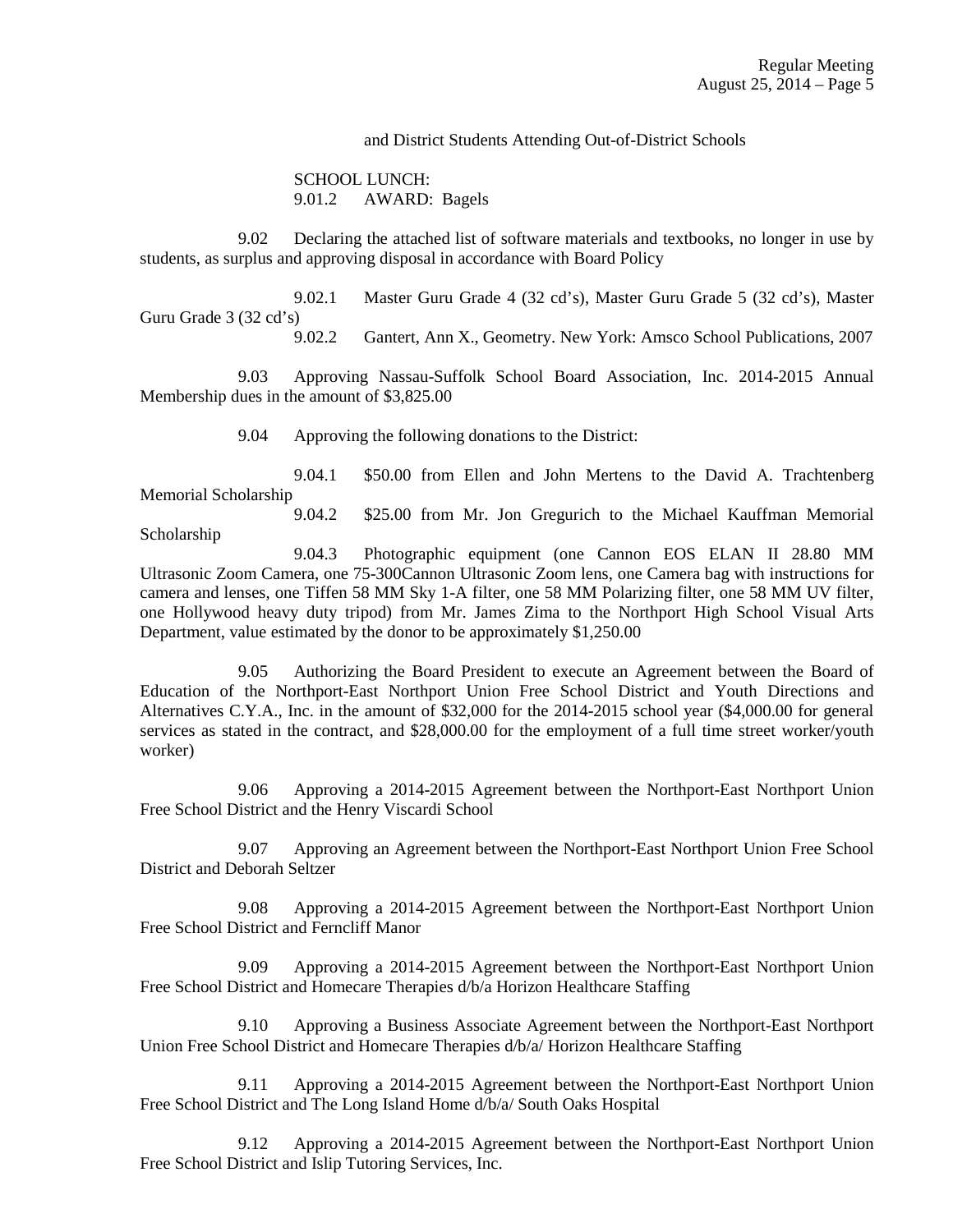9.13 Approving a 2014-2015 Agreement between the Northport-East Northport Union Free School District and St. James Tutoring, Inc.

 9.14 Approving a 2014-2015 Agreement between the Northport-East Northport Union Free School District and Helping Hands Children Services

 9.15 Approving a 2014-2015 Agreement between the Northport-East Northport Union Free School District and George Wurzer

 9.16 Approving a Business Associate Agreement between the Northport-East Northport Union Free School District and Home Care for Children

 9.17 Approving a 2014-2015 Agreement between the Northport-East Northport Union Free School District and Home Care for Children

 9.18 Approving a 2014-2015 Agreement between the Northport-East Northport Union Free School District and JNC Services, Inc./Top Grade

 9.19 Approving a 2014-2015 Agreement between the Northport-East Northport Union Free School District and Reach for the Stars Tutoring

 9.20 Approving a 2014-2015 Agreement between the Northport-East Northport Union Free School District and Bilinguals d/b/a/ Achieve Beyond

 9.21 Approving a 2014-2015 Agreement between the Northport-East Northport Union Free School District and Center for Developmental Disabilities

 9.22 Approving a 2014-2015 Agreement between the Northport-East Northport Union Free School District and Elwood Union Free School District

 9.23 Approving the Type A lunch prices for 2014-2015 at \$2.35 for elementary (grades K-5) and \$2.60 for secondary (grades 6-12)

 9.24 Approving the Claims Auditor's Report for Warrants and Schedule of Claims for payments dated:

May 9, 2014 (Payroll Trust & Agency Warrant), May 15, 2014 (Accounts Payable Warrant), May 23, 2014 (Payroll Trust & Agency Warrant), May 30, 2014 (Accounts Payable Warrant), May, 2014 (Claims Audit Report)

 9.25 Approving the Claims Auditor's Report – Payroll Audit for the Payroll Distribution/Audit dated May 9, 2014 (BAS)

 9.26 Approving a 2013-2014 Supplementary Education Services Agreement between the Northport-East Northport Union Free School District and St. James Tutoring, Inc./Education at Mather (Spec. Ed.)

 9.27 Approving 1 2014-2015 Supplementary Education Services Agreement between the Northport-East Northport Union Free School District and Health Training/Consulting Inc. (SSS)

9.28 Approving a 2014-2015 Supplementary Education Services Agreement between the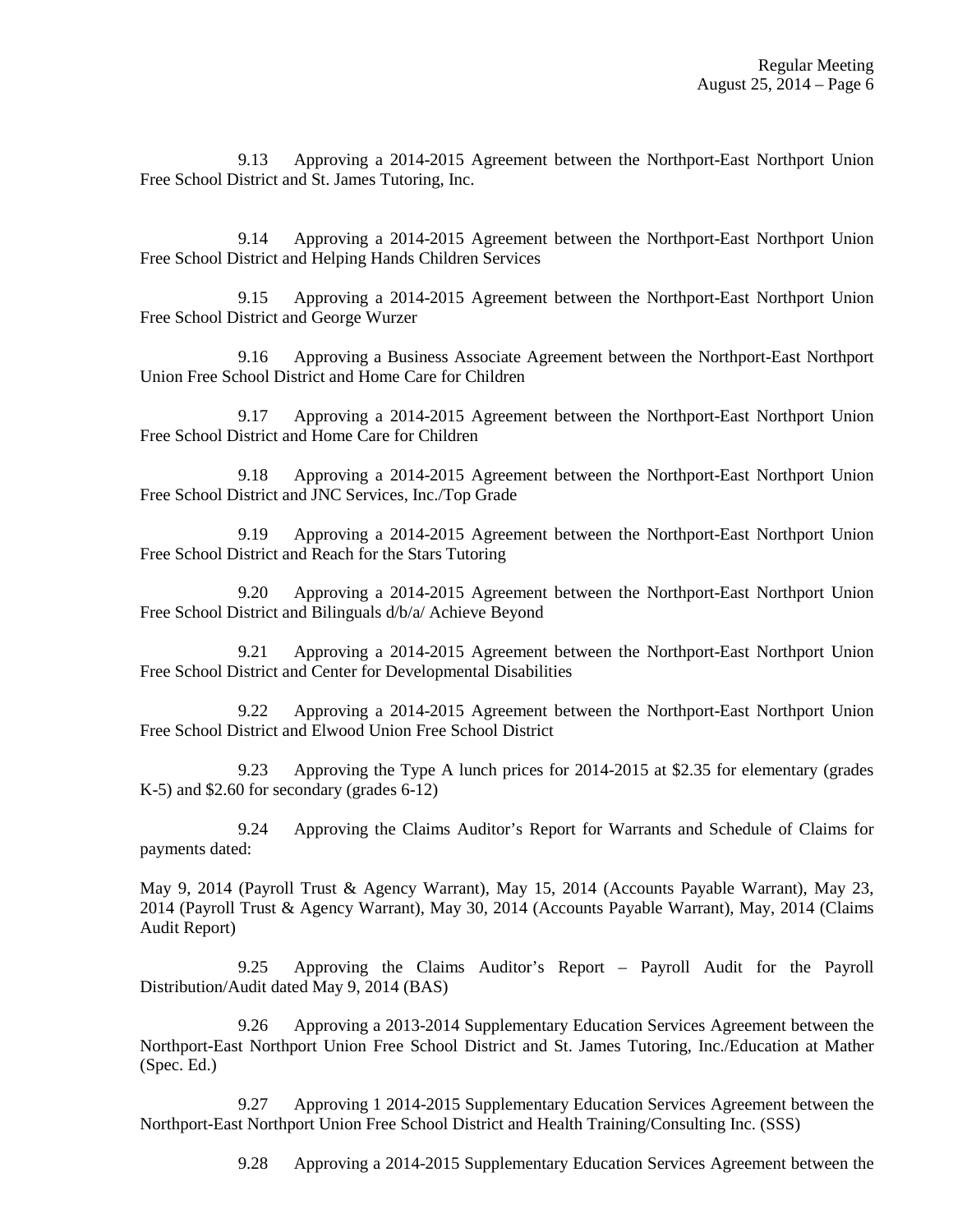Northport-East Northport Union Free School District and Education, Inc. (Spec. Ed.)

 9.29 Approving a 2014-2015 Supplementary Education Services Agreement between the Northport-East Northport Union Free School District and Global Compliance Network, Inc. (HR)

 9.30 Approving a Production Contract for Seussical Jr. between Music Theatre International and the Northport-East Northport Union Free School District (OAS)

 9.31 Renewing a Contract with Twin County Driving School for the 2014-2015 school year for In-Car Driver Instruction at the current rate of \$335.00 per pupil.

9.32 Approving the following resolution:

 "RESOLVED, that the Board of Education accept the donation of \$641.89 toward the purchase of classroom supplies for East Northport Middle School and increase the 2014-2015 budget code A2110.5030.221.0300 by \$641.89 for this purpose.

 RESOLVED, that the Board of Education hereby approves an increase in the revenue code A2705 of the 2014-2015 budget by \$641.89 with the understanding that this increase in revenue is the result of the East Northport Middle School participation in the Stop and Shop A+ School Rewards Program"

9.33 Approving the following resolution:

"RESOLVED, that the Board of Education accept the donation of \$585.43 toward the purchase of classroom supplies for Northport Middle School and increase the 2014-2015 budget code A2110.5030.23.0300 by \$585.43 for this purpose.

RESOLVED, that the Board of Education hereby approves an increase in the revenue code A2705 of the 2014-2015 budget by \$585.43 with the understanding that this increase in revenue is the result of the Northport Middle School participation in the Stop and Shop A+ School Rewards Program"

9.34 Approving the following resolution:

"RESOLVED, that the Board of Education accept the donation of \$1,711.11 toward the purchase of classroom supplies for Fifth Avenue Elementary School and increase the 2014-2015 budget code A2110.5030.12.0200 by \$1,711.11 for this purpose.

RESOLVED, that the Board of Education hereby approves an increase in the revenue code A2705 of the 2014-2015 budget by \$1,711.11 with the understanding that this increase in revenue is the result of the Fifth Avenue Elementary School participation in the Stop and Shop A+ School Rewards Program"

 9.35 Approving the Western Suffolk BOCES AS-7 Final Contract for the 2013- 2014 school year

9.36 Approving transfer of general fund appropriations in the 2014-2015 budget.

 9.37 Approving the following resolution to designate a Child Safety Zone in Accordance with §3635-B of NYS Education Law:

"WHEREAS, the Northport-East Northport Union Free School District has an interest in student safety; and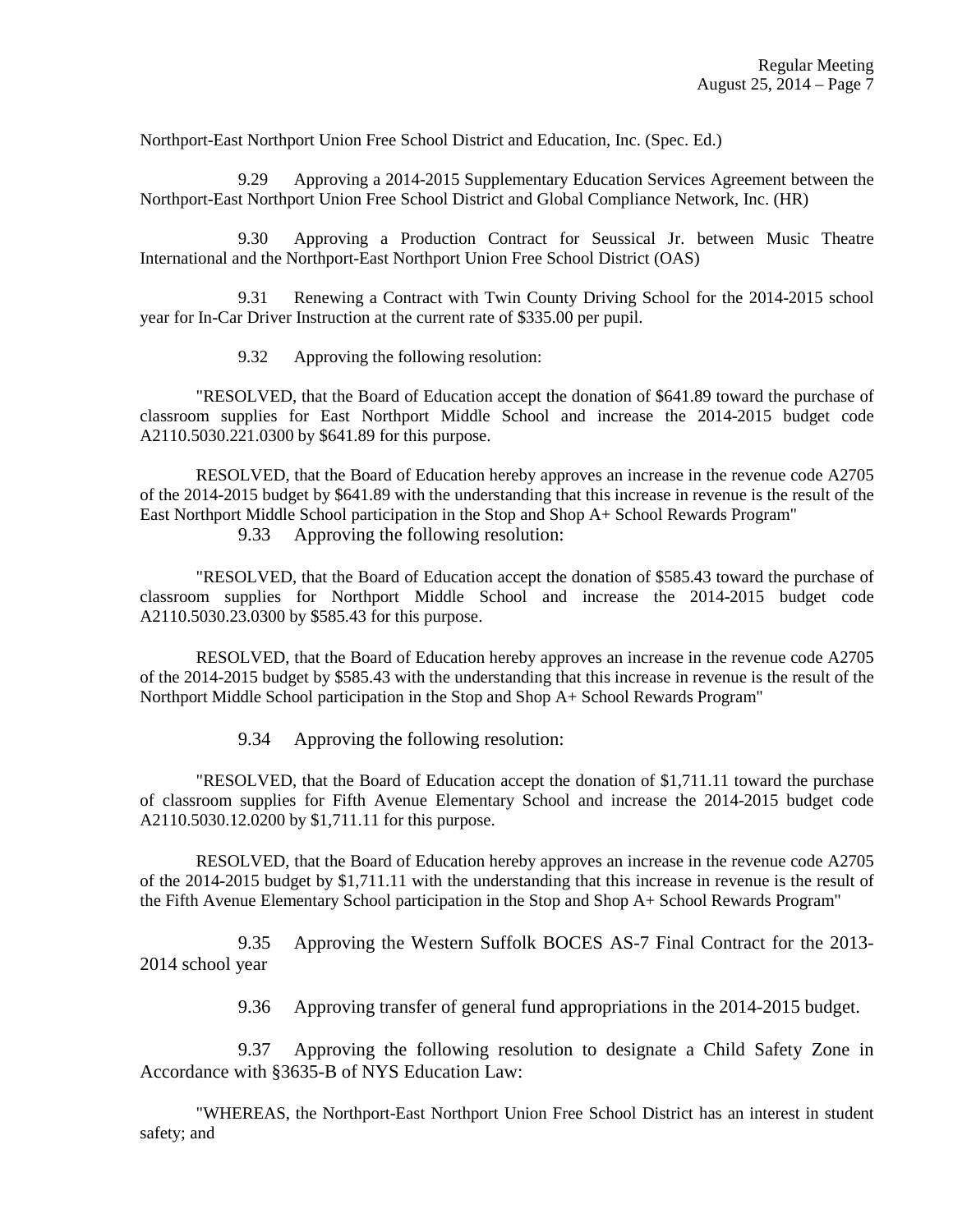WHEREAS, there is increasing interest in promoting and providing safe transport of students to and from the school campus each day that school is in session for students; and

WHEREAS, the Northport-East Northport Union Free School District received a petition from the parents of a K-8 child at 5 Layne Way, Northport, New York, which is located below the minimum distance required by District policy to qualify for K-8 transportation to and from this child's school; and

WHEREAS, the Board of Education of the Northport-East Northport Union Free School District had conducted an investigation by retaining a transportation consultant with Eastern Suffolk BOCES to determine if a hazardous zone exists within the District and within the area encompassed by the petition, and

WHEREAS, the Board of Education of the Northport-East Northport Union Free School District has found that a hazardous zone does exist with respect to at least part of the area encompassed by the petition; and

WHEREAS, a child safety zone would advance the interests of child safety to and from school; and

WHEREAS, the establishment of a child safety zone would reasonably alleviate the concerns pertaining to the Eastern Suffolk BOCES' study's findings; and

WHEREAS, the Board of Education of the Northport-East Northport Union Free School District considered factors such as the nonexistence of sidewalks and walkways in particular locations near school, along with width of roads and shoulders, the volume and average speed of traffic, density of population, nonexistence of traffic safety features and traffic patrols in compliance with the mandates of The Regulations of the Commission of Transportation; and

WHEREAS, the transportation of students living within the child safety zone recommended by the Eastern Suffolk BOCES' study would not result in any additional cost to the taxpayer beyond that which is already authorized to be expensed as the bus stop to be designated for 5 Layne Way is already on an existing school bus route;

THEREFORE, BE IT RESOLVED, that the area encompassed by the petition is hereby designated as a child safety zone by the Board of Education and the Board hereby resolves to provide transportation to a student residing at 5 Layne Way, Northport, New York"

Vote on Trustee Waldenburg's motion to approve all items under 9.0 was unanimously carried.

### 10. SUPERINTENDENT'S REPORT - FOR INFORMATION ONLY

10.01 State Education Department Income Eligibility Guidelines for free and reduced price meals or free milk for 2014-2015 school year

### 11. UNFINISHED BUSINESS

Trustee Waldenburg stated that the Board must decide what reserves the Board wants to appropriate the fund balance of approximately \$943,000 from 2013-2014 to.

Motion was made by Trustee Waldenburg, seconded by Trustee Badanes, to appropriate \$500,000 of the June 30, 2014 Fund Balance to the ERS Reserve and the balance into the 2012 Capital Reserve Fund.